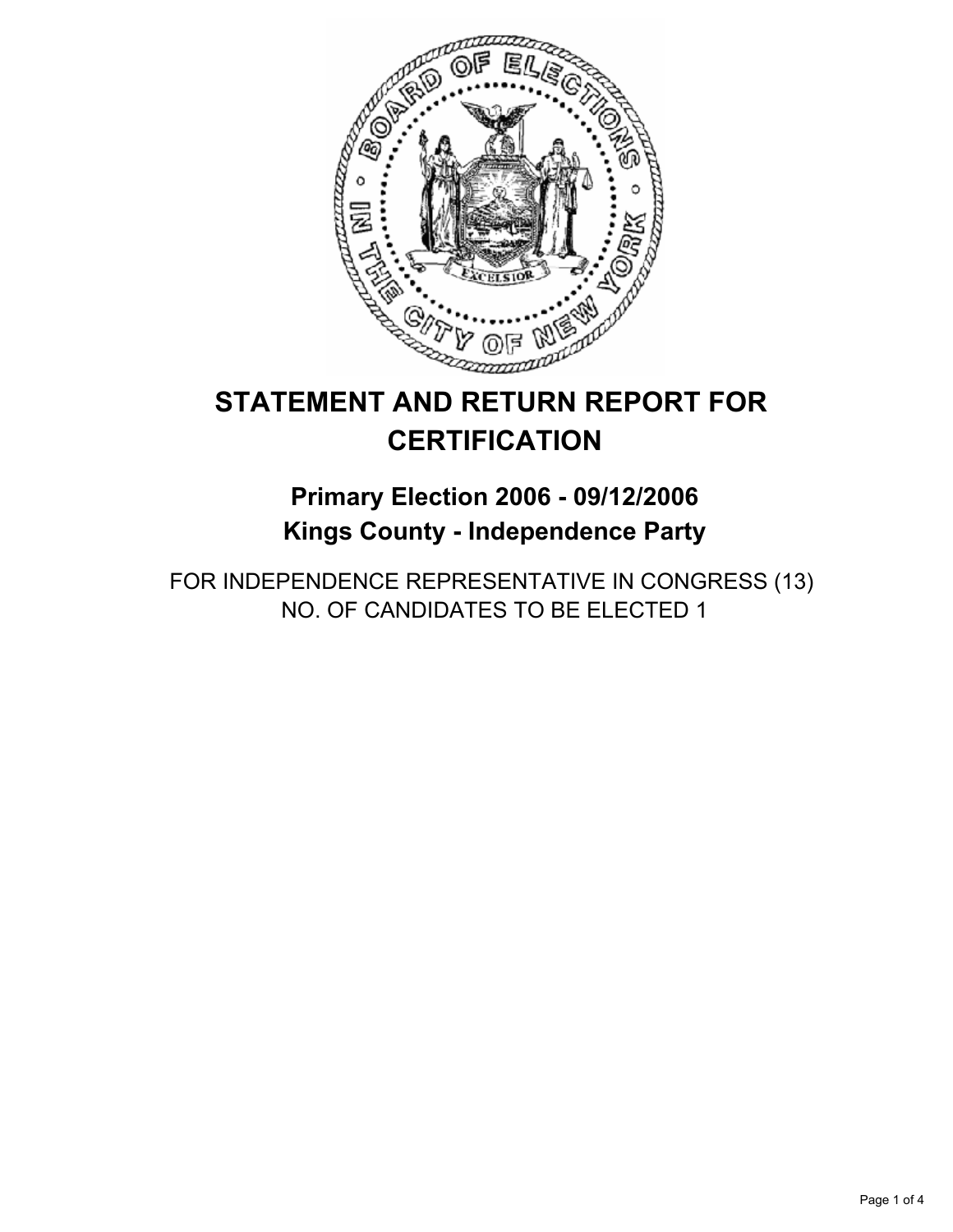

# **ASSEMBLY DISTRICT 45**

#### **ASSEMBLY DISTRICT 46**

| ABSENTEE/MILITARY<br><b>FEDERAL</b> |    |
|-------------------------------------|----|
| AFFIDAVIT                           |    |
| <b>VITO FOSSELLA</b>                | 18 |
| <b>ANITA LERMAN</b>                 | ◠  |
| <b>GENTILE (WRITE-IN)</b>           |    |
| <b>TOTAL VOTES</b>                  | 22 |

### **ASSEMBLY DISTRICT 47**

| <b>EMERGENCY</b>     |    |
|----------------------|----|
| ABSENTEE/MILITARY    |    |
| <b>FEDERAL</b>       |    |
| AFFIDAVIT            |    |
| <b>VITO FOSSELLA</b> |    |
| <b>ANITA LERMAN</b>  |    |
| <b>TOTAL VOTES</b>   | 11 |

#### **ASSEMBLY DISTRICT 48**

| <b>EMERGENCY</b>     |  |
|----------------------|--|
| ABSENTEE/MILITARY    |  |
| FEDERAL              |  |
| AFFIDAVIT            |  |
| <b>VITO FOSSELLA</b> |  |
| ANITA LERMAN         |  |
| <b>TOTAL VOTES</b>   |  |

## **ASSEMBLY DISTRICT 49**

| <b>EMERGENCY</b>     |    |
|----------------------|----|
| ABSENTEE/MILITARY    | G  |
| <b>FEDERAL</b>       |    |
| <b>AFFIDAVIT</b>     |    |
| <b>VITO FOSSELLA</b> | 14 |
| <b>ANITA LERMAN</b>  |    |
| <b>TOTAL VOTES</b>   | 17 |
|                      |    |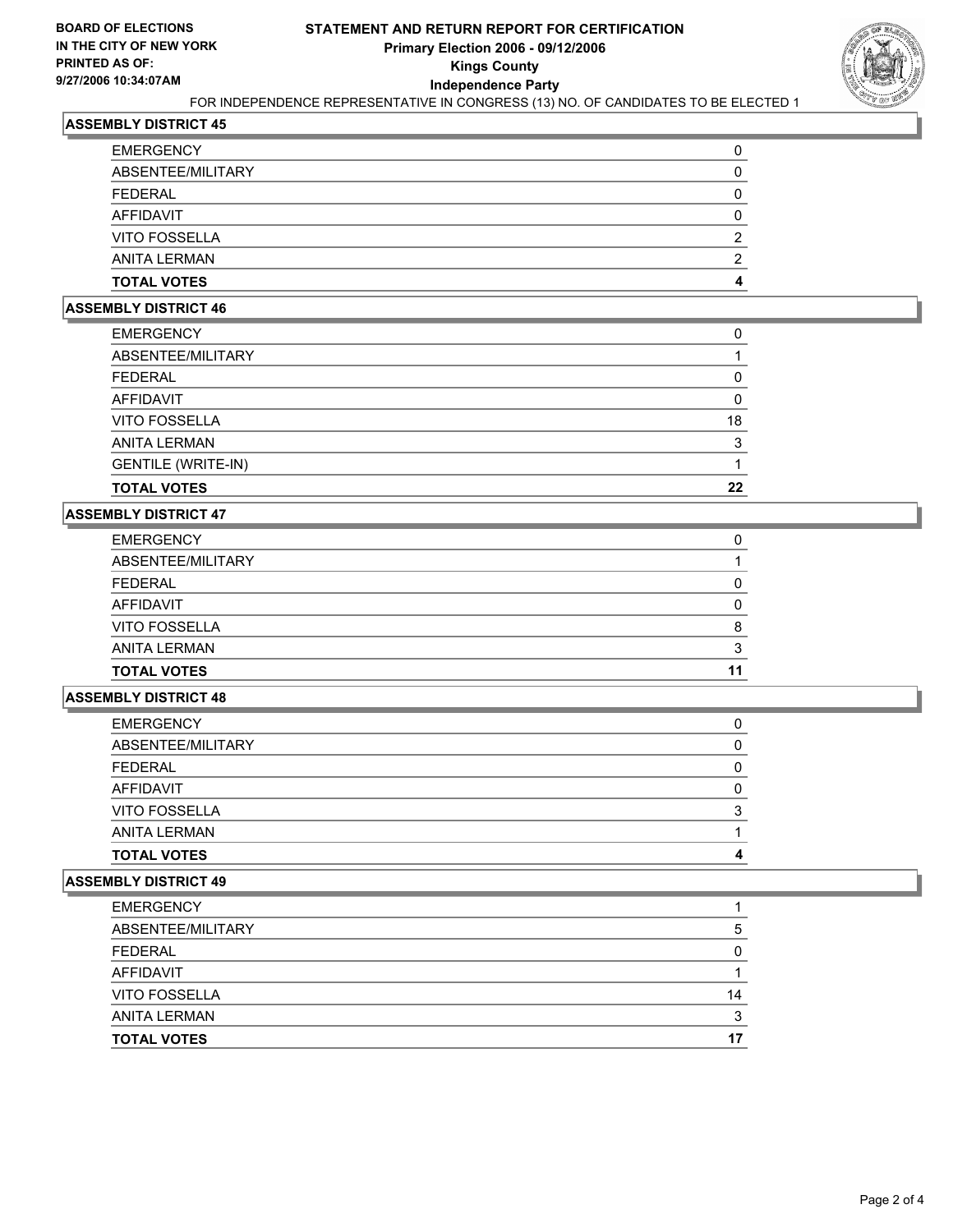

# **ASSEMBLY DISTRICT 51**

| <b>EMERGENCY</b>     |  |
|----------------------|--|
| ABSENTEE/MILITARY    |  |
| <b>FEDERAL</b>       |  |
| AFFIDAVIT            |  |
| <b>VITO FOSSELLA</b> |  |
| ANITA LERMAN         |  |
| <b>TOTAL VOTES</b>   |  |

#### **ASSEMBLY DISTRICT 60**

| <b>TOTAL VOTES</b>   | 28 |
|----------------------|----|
| <b>ANITA LERMAN</b>  |    |
| <b>VITO FOSSELLA</b> |    |
| AFFIDAVIT            |    |
| <b>FEDERAL</b>       |    |
| ABSENTEE/MILITARY    |    |
| <b>EMERGENCY</b>     |    |